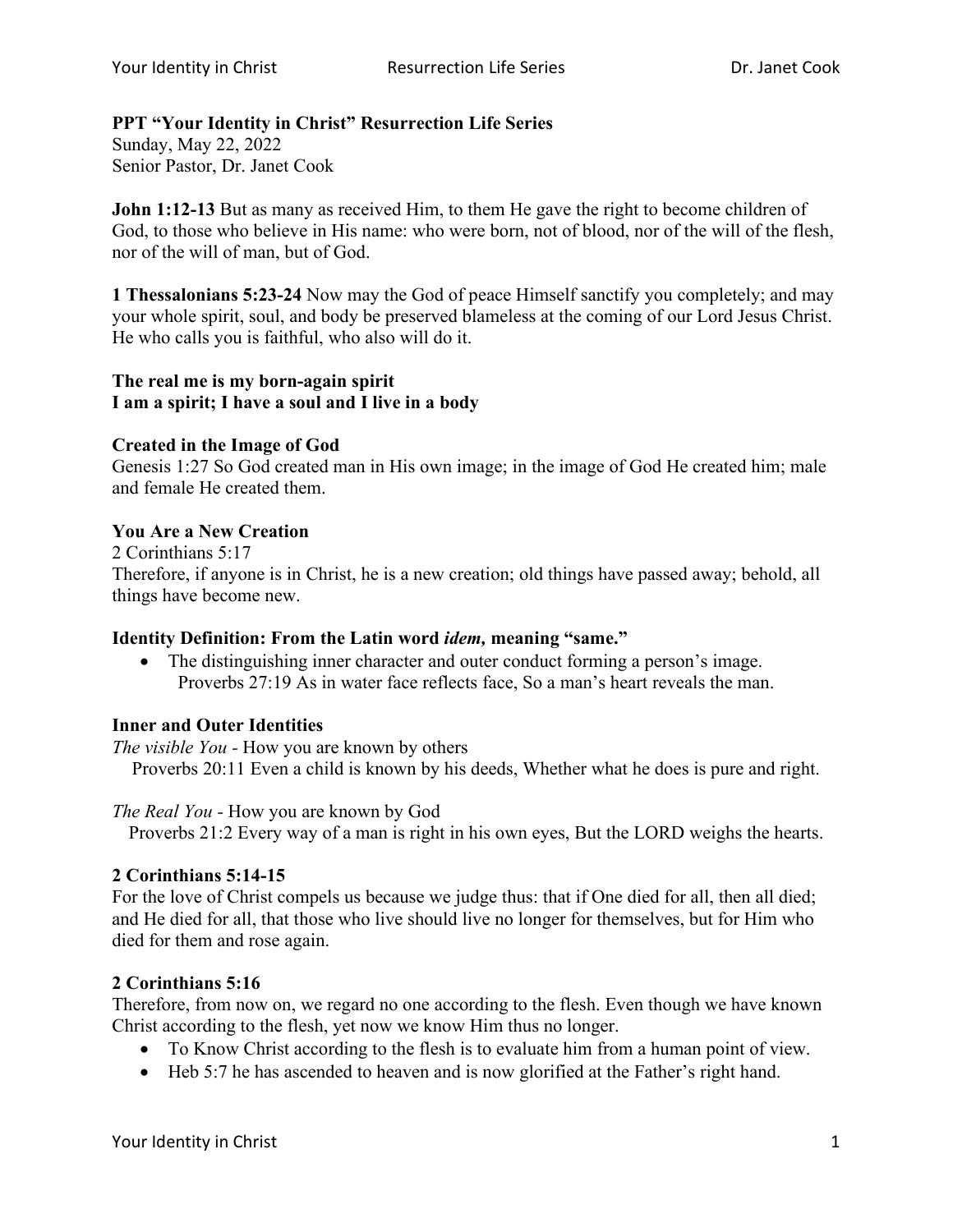#### **2 Corinthians 5:17**

Therefore, if anyone is in Christ, he is a new creation; old things have passed away; behold, all things have become new.

- A new position in Christ
- A new person new creation
- A new perspective behold, all things have become new

## **Read Bishops Word**

#### **Gen. 32:22-30 Story of Jacob**

Genesis 32:26-28 And He said, "Let Me go, for the day breaks."

But he said, "I will not let You go unless You bless me!"

So He said to him, "What is your name?" He said, "Jacob."

And He said, "Your name shall no longer be called Jacob, but Israel; for you have struggled with God and with men and have prevailed."

• Jacob's name had to change in order for him to apprehend his destiny

# **2 Corinthians 5:17**

Therefore, if anyone is in Christ, he is a new creation; old things have passed away; behold, all things have become new.

- Because God has made it possible for us to be his children...we are given a new nature which is submissive.
- We are a new person in Christ

**John 6:63** "It is the Spirit who gives life; the flesh profits nothing. The words that I speak to you are spirit, and they are life."

#### **All things become new = A new perspective Go to the Word to See Your Spirit**

James 1:23 -25– hearer and not a doer like a man beholding his face in a glass – For if anyone is a hearer of the word and not a doer, he is like a man observing his natural face in a mirror; for he observes himself, goes away, and immediately forgets what kind of man he was. But he who looks into the perfect law of liberty and continues in it and is not a forgetful hearer

but a doer of the work, this one will be blessed in what he does.

#### **A total transformation takes place – You have a new perspective**

2 Cor 5:17 New creature old things passed away and All things become new. The Lord has totally changed you – present tense all things have become new

• Born again Your spirit is perfect, mature and complete in Jesus Christ

# **You are in Christ and Christ is in you**

Your identity and make up is identical to Jesus

Get your soul in agreement – mind, will, emotions and conscience

#### **He Made You Alive**

**Ephesians 2:1-4** And you He made alive, who were dead in trespasses and sins, in which you once walked according to the course of this world, according to the prince of the power of the

Your Identity in Christ 2